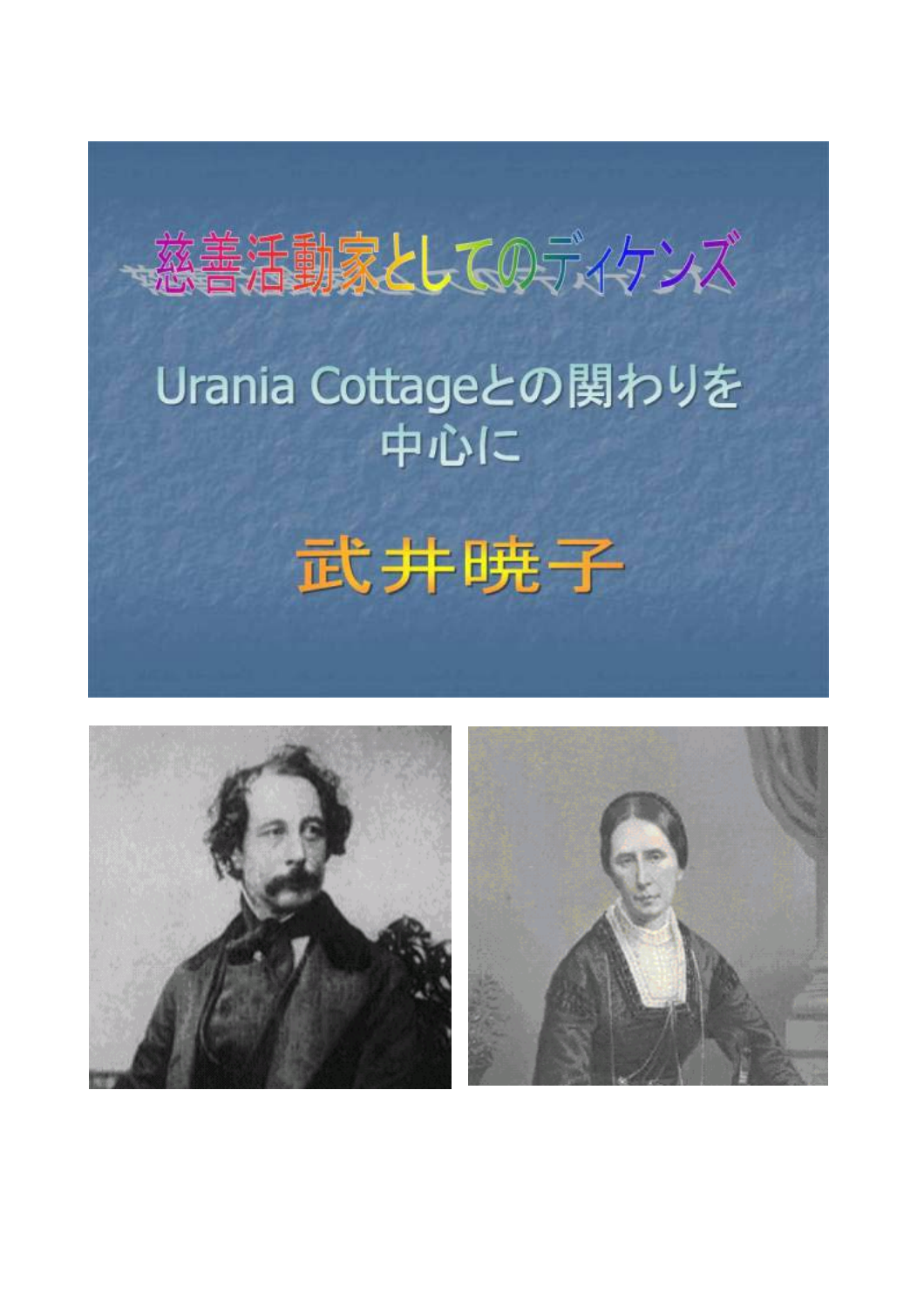#### Angela Georgiana Burdett-Coutts

1814 Sir Francis Burdettの6女として誕生 1835? ディケンズと初対面 1837 母方の祖父の遺産を相続 1871 バロネスに叙せられる 1904 病没、ウェストミンスター寺院に埋葬

主な活動 貧民学校支援 ロンドン貧困地区に裁縫学校、共同賃貸住宅建設 子供、動物保護 ナイティンゲールへの支援 オーストラリア先住民族、トルコ人難民への援助

Urania Cottageの発案と設立

市春婦を保護、再教育し、植民地での 新生活開始サポートを目的とする

中流階級の価値観に基づいた教育と環 境

■ モラルトリートメントとの共通項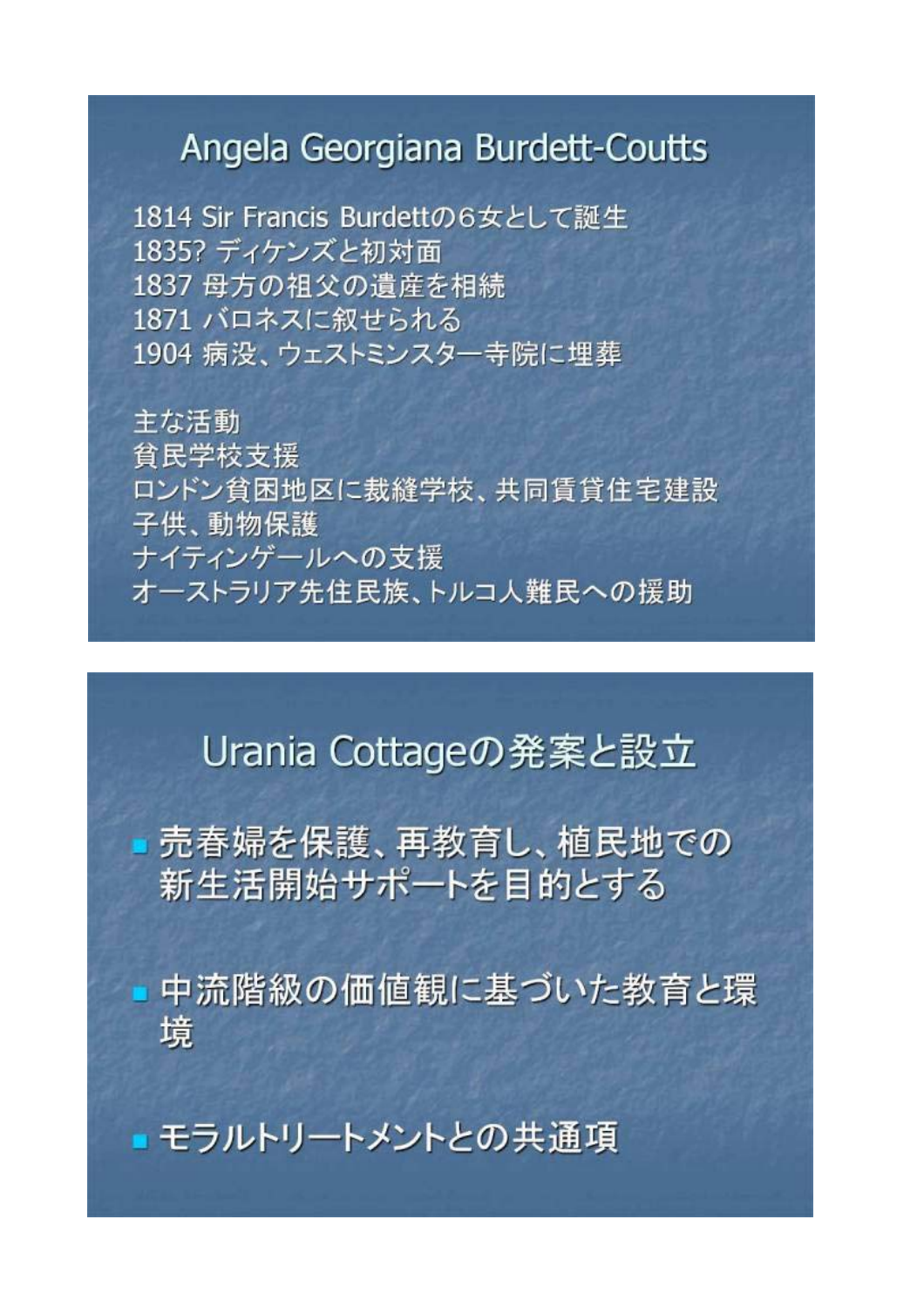コテージの1日

午前 ■ 6:00 起床 ■ 7:45 礼拝 ■ 朝食 10:30 学習 **The Second Contract**  $12:30$ 

午後 13:00 昼食 • 針仕事, ■ 運動など ■ 18:00 ティータイム ■ 夕食 ■ 20:30 礼拝 ■ 21:00 就寝

## コテージの成果(1853.4)

| 内訳           |         |
|--------------|---------|
| ■ 更生(内結婚)    | 30(7)   |
| ■ 強制退去       | 10      |
| ■ 保護期間中に自主退去 | 7       |
| 逃亡           | 7       |
| ■ 再犯         | 3       |
| 計            | 57(56?) |
|              |         |
| 平均在所期間       | 1年      |
|              |         |
| 在籍者数(1862まで) | 150     |
|              |         |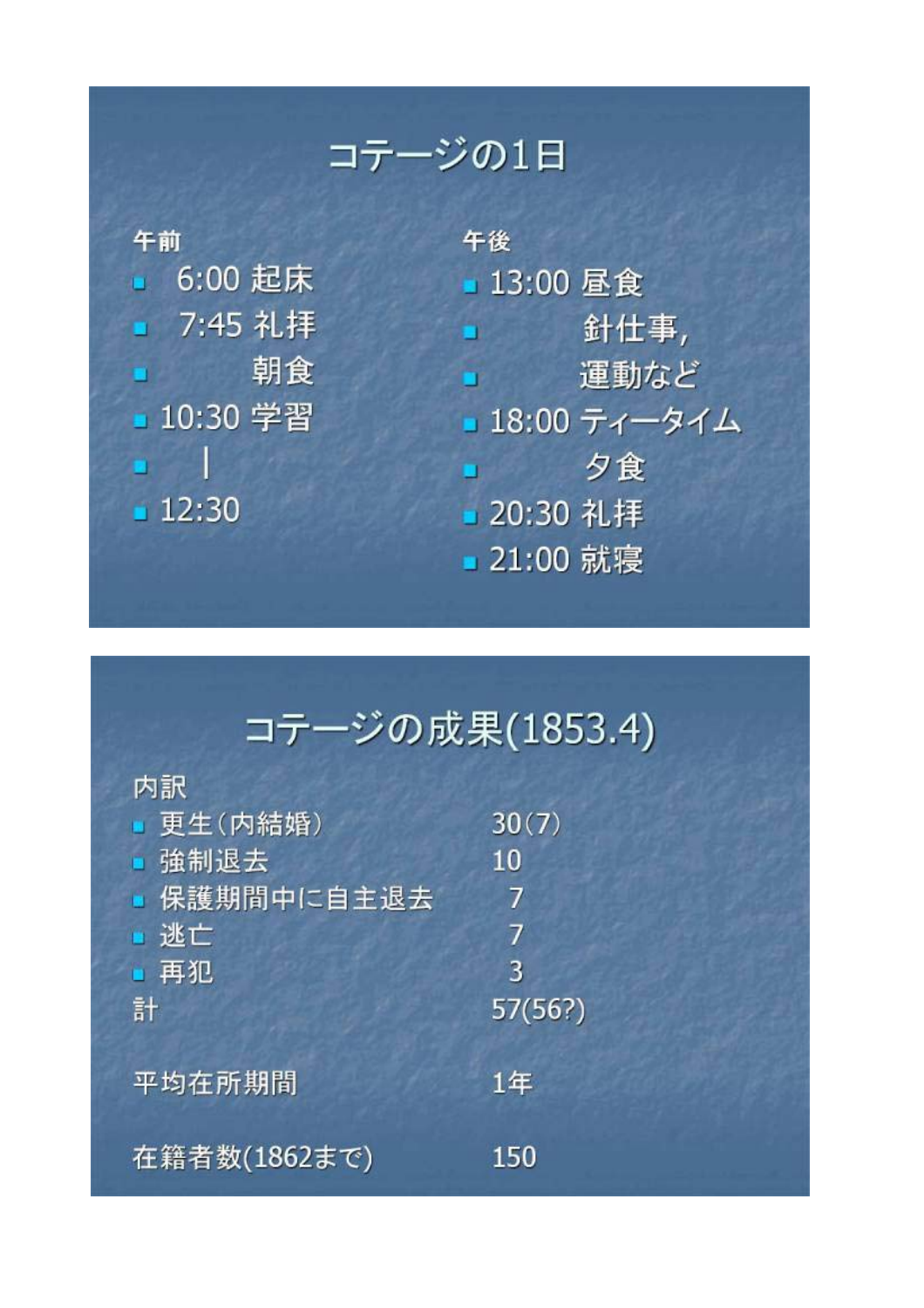



Martha Endell (DC, ch.22)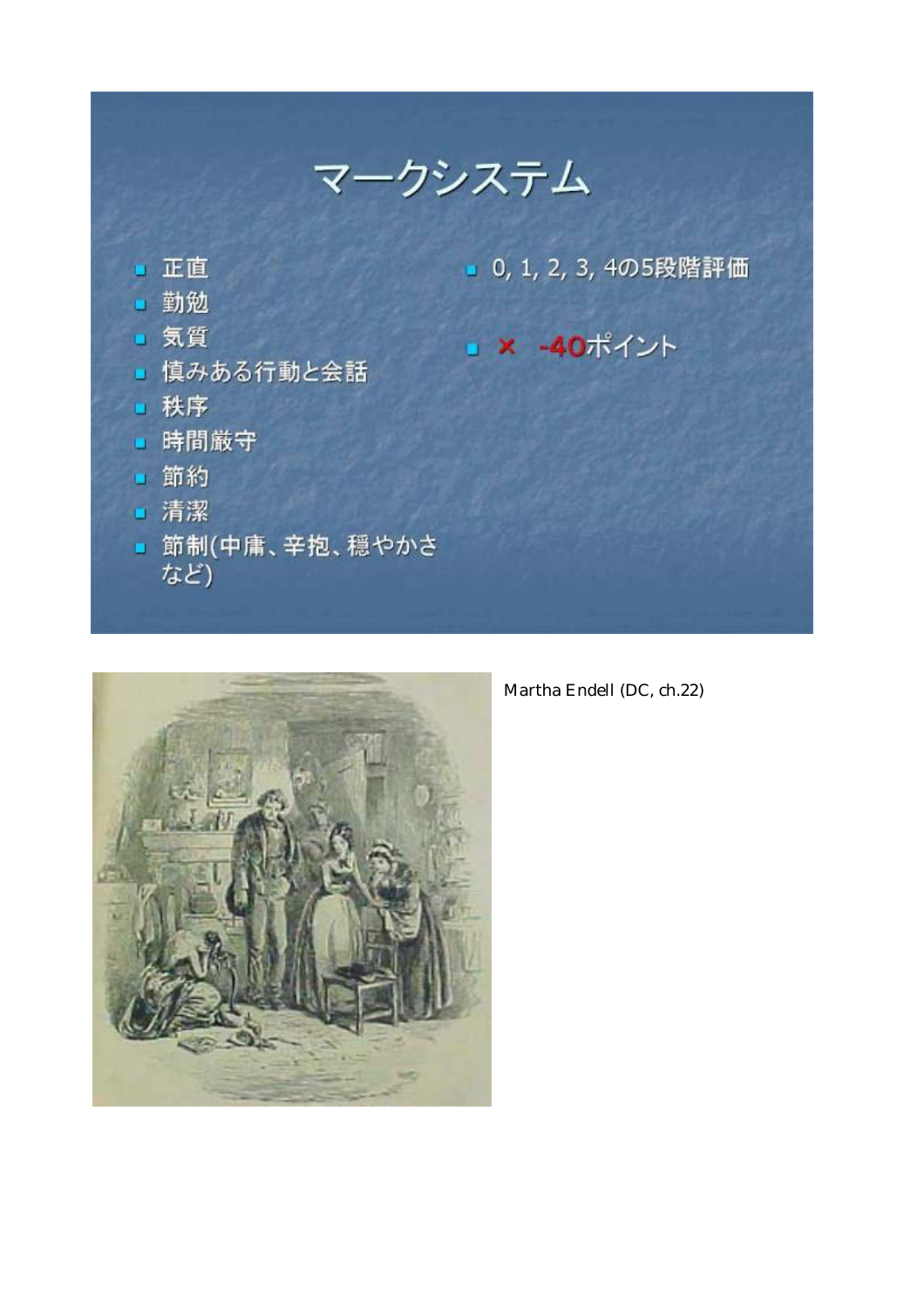# コテージの女性(1)

• Isabella Gordon, Tothill Prison出身

■ 1849.2.10 スタッフと口論? ■ 5.16 他の被収容者と口論 8.12 退去寸前 ■ 11.6 他2名と騒動を計画 強制退去 п

## コテージの女性(2)

• Frances Cranstone, 頭脳派

• 1854.4.16 強制退去

■ 6.22 家政婦?として再スタート

■ その他、再犯者、酔っ払いなど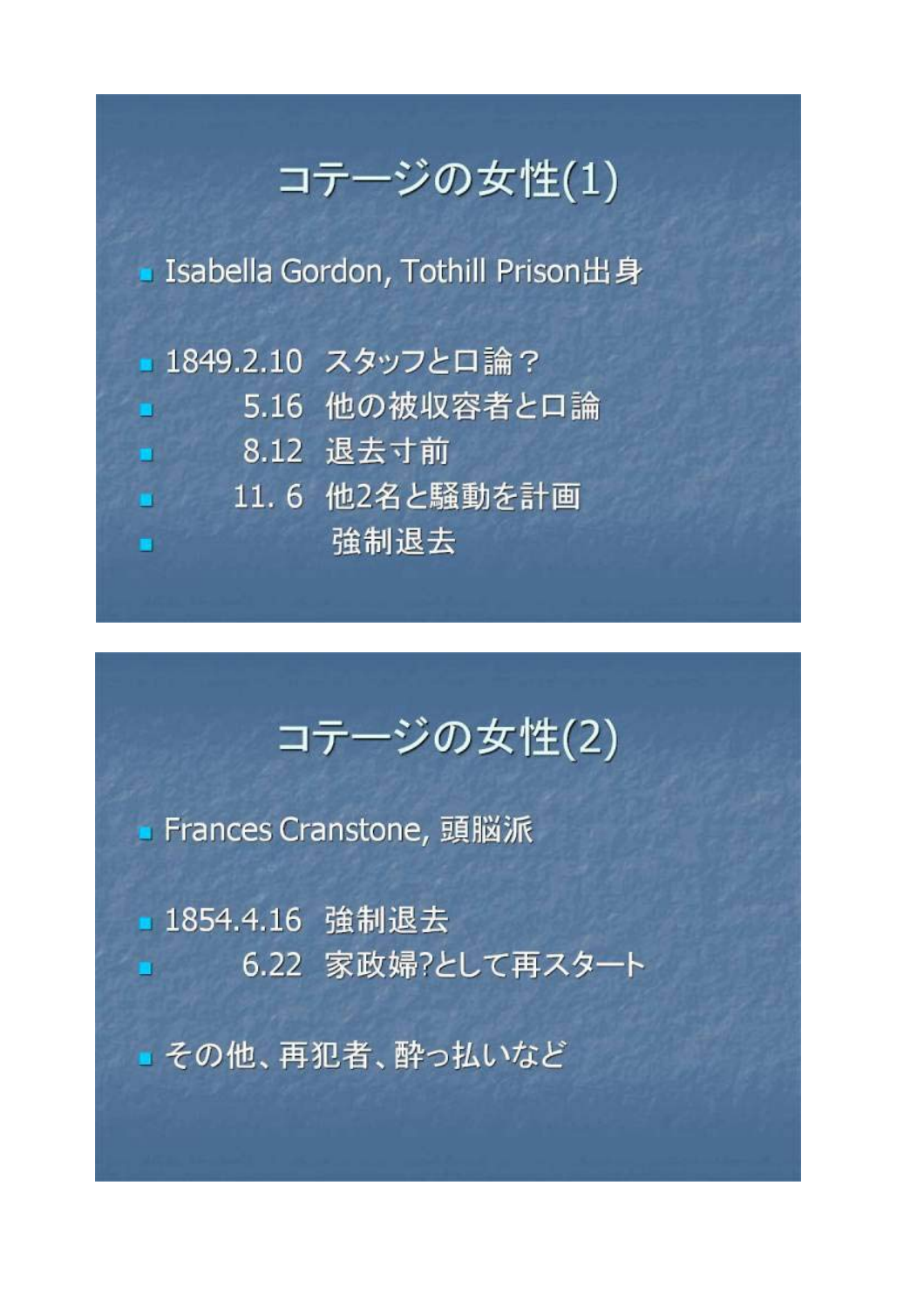#### コテージの女性(3)

• Louisa Cooper, 優等生

■ 1854. 5.23 アフリカ移住内定 10.20 Burdett-Couttsに感謝の手紙 (11) 移住 ■ 1856.11.15 一時帰国、ディケンズと再会

# コテージへの評価

#### $\overline{\phantom{0}}$

- 多忙な中での、精力的かつ効率的な運営
- 規律正しく寛容な管理
- 比較的短期間での成果
- $\mathbb{R}$   $\times$

■ 中流階級の価値観は万能ではない

■ ディケンズ壮年期の自信と冷徹な目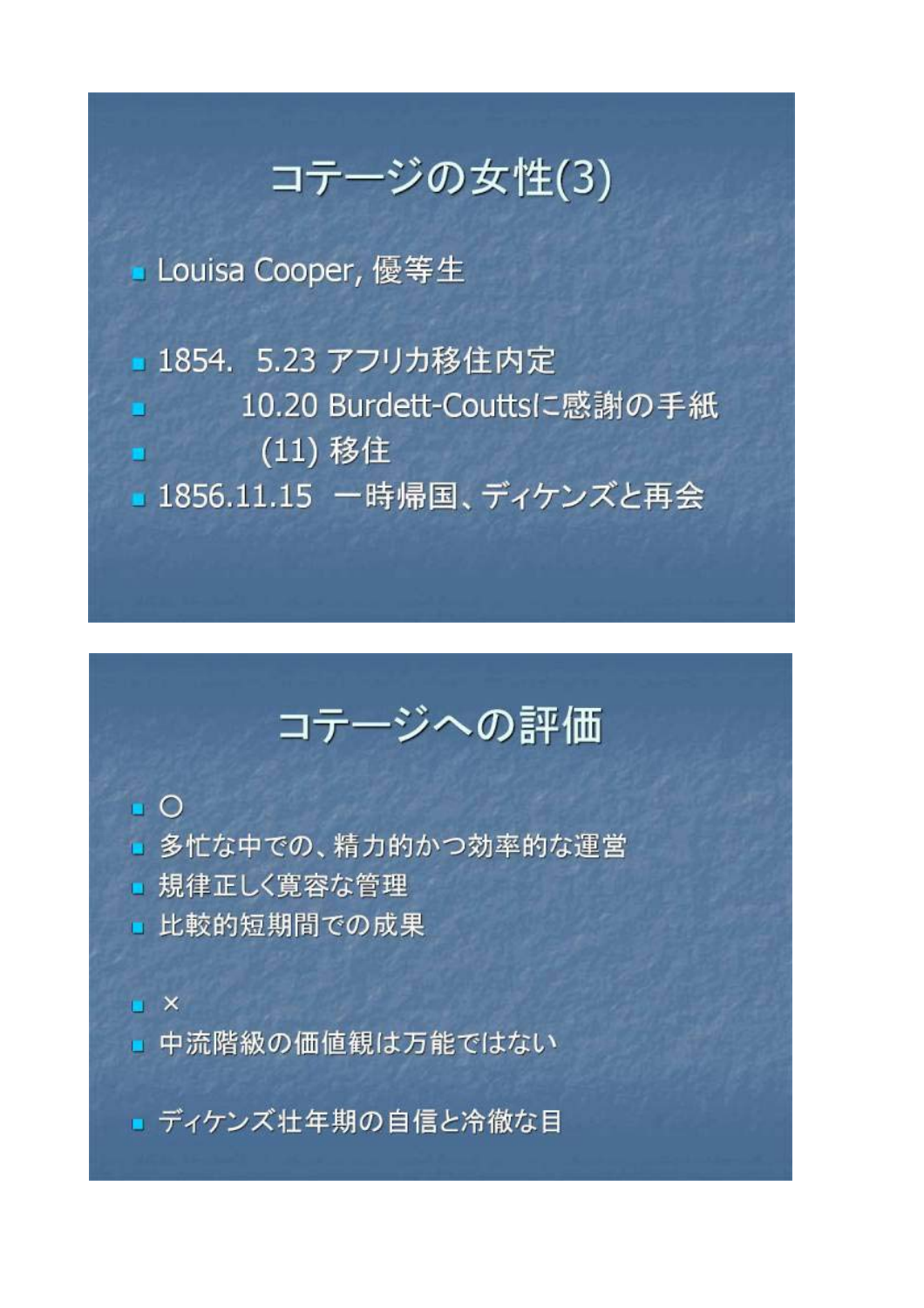#### **Urania Cottage**

1. The girl herself, now that it had really come to this, cried, and hung down her head, and when she got out at the door, stopped and leaned against the house for a minute or two before she went to the gate — in a most miserable and wretched state. As it was impossible to relent, with any hope of doing good, we could not do so. We passed her in the lane, afterwards, going slowly away, and wiping her face with her shawl. A more forlorn and hopeless thing altogether, I never saw. (1849.11.6, Dickens to Burdett-Coutts)

2. Then Martha arose, and gathering her shawl about her, covering her face with it, and weeping aloud, went slowly to the door. She stopped a moment before going out, as if she would have uttered something or turned back; but no word passed her lips. Making the same low, dreary, wretched moaning in her shawl, she went away. (DC, ch.22)

3. Soon after I left, Cranstone broke out against Louisa Cooper with that violence, that Louisa Cooper (half frightened to death) entreated to be locked up for safety, which was done, Cranstone then demanding to go straightway, and Mrs Marchmont not knowing whether she ought to let her, Cranstone made proclamation to the establishement that she intended in the meanwhile "to be a Devil." Upon which Mrs. Marchmont locked her up in another room. (1854.4.16, Dickens to Burdett-Coutts)

4. As I am about to leave England I am most anxious that one of my last acts should be to thank you my kind Benefactress for all your goodness to me I cannot find words to express my gratitude but with the help of that kind Providence who will never leave me nor forsake me if I pray to him I will by my future life try to prove it I often think of your kind and gentle words and the thoughts of them has many times been a comfort to me and will be when I am in a far distant land we do not sail till the 10th of November Mrs Boyle goes to Plymouth a week before may every blessing be yours Dear and Honnored Lady and may all the young people at the Home prove deserving your bounty it is a comfort to know there is one placed over them who cares so much about them I can never forget how much I dreaded her coming or how soon I learned to love and respect her she has been so very kind in writing to me and given me good advice I often think of Urania Cottage and the many happy hours I have spent there I have taken the liberty to write to Mr Tennant to thank him for all his kindness to me with your permission I will take the liberty of writing on my arrival at the Cape may every blessing be yours' Honnored Madam is the prayer of your Humble Servant (1854.10.20, Cooper to Burdett-Coutts,  $\qquad \qquad$ )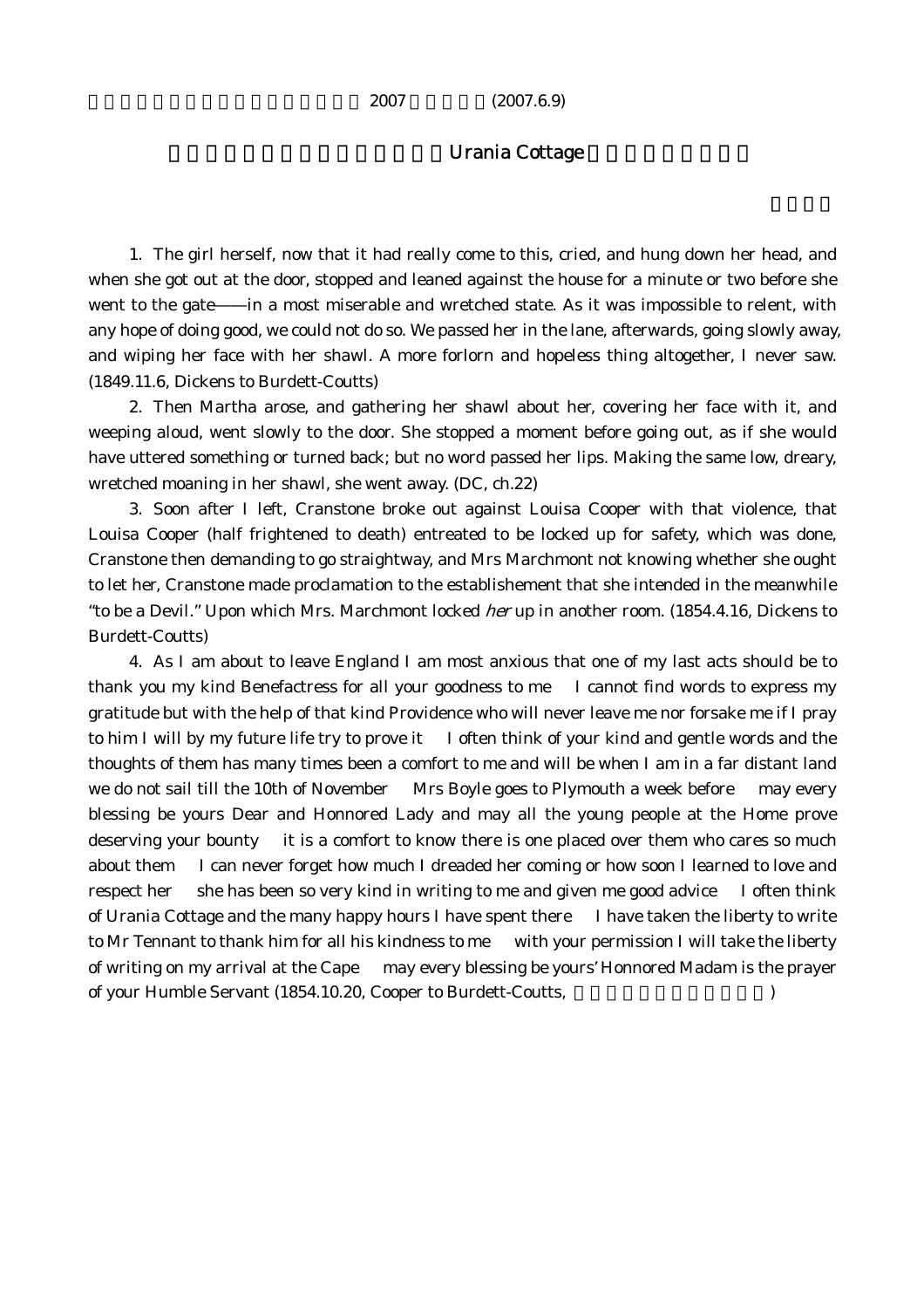